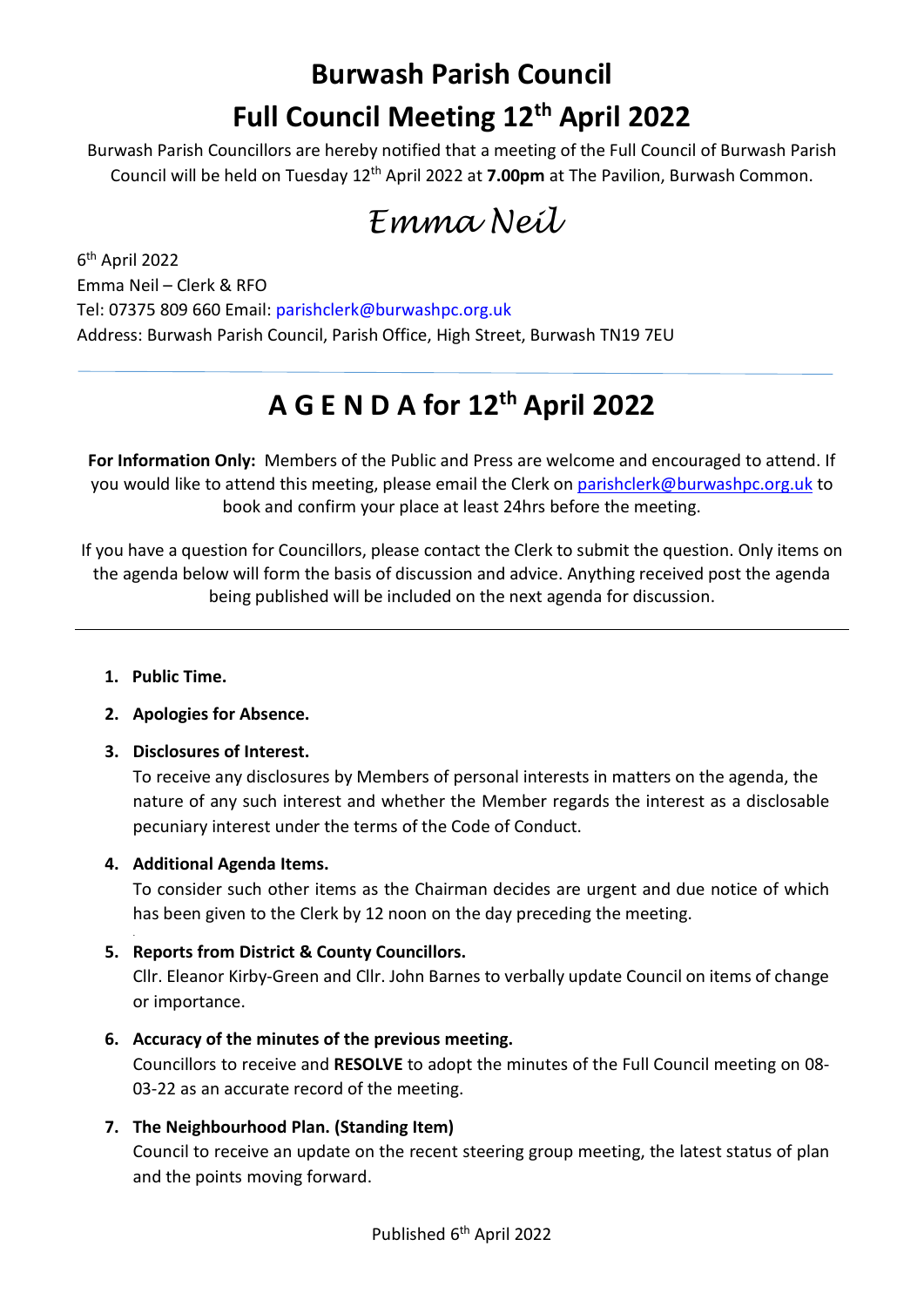## **Burwash Parish Council Full Council Meeting 12th April 2022**

#### **8. Parish Council Emergency Plan.**

Councillors to consider and **RESOLVE** to agree the format of the emergency plan in relation to the example provided.

#### **9. Young Parishioners.**

Councillors to discuss and **RESOLVE** to agree the format of the Young Parishioners working party and points moving forward.

#### **10. Rother Association of Local Councils (RALC).**

Councillors to consider and note the minutes of the last RALC meeting.

#### **11. Enforcement Meeting.**

Cllr. Franklin to update Councillors on the most recent Enforcement meeting. Full Council requested to **RESOLVE** to discuss decide on recommendations or actions arising from the meeting.

#### **12. Annual Parish Assembly.**

Councillors to **RESOLVE** to agree the date of the Annual Parish Assembly as Thursday 26th May 2022 at the Village Hall.

#### **13. Car Park Working Party.**

Councillors to note that there has been no working party meeting since the last Full Council. Cllr. Franklin to give an update on the car park maintenance & public toilets.

#### **14. Finance & Administration Committee.**

Cllr. Franklin to give an update on Finance & Administration issues. Members of the Finance Committee are requested to *accept* the minutes of the meeting dated 05-04-22.

Full Council requested to *adopt* the minutes of the meeting dated 05-04-22.

Members of the Finance Committee recommend Full Council the *adoption* of the following documents / resolutions:

- **a. RESOLVE** to adopt the bank statements as at 31-03-22.
- **b. RESOLVE** to adopt the income & expenditure statements as at 31-03-22.
- **c. RESOLVE** to adopt the bank reconciliation as at 31-03-22.
- **d. RESOLVE** to adopt the statutory balance sheet.
- **e. RESOLVE** to adopt the payments schedules as at 31-03-22.
- **f. RESOLVE** to agree the dates of the public rights of inspection as Monday 13th June to Friday 22nd July 2022.
- **g. RESOLVE** to agree to a trial period of bringing the Finance Committee into Full Council.
- **h. RESOLVE** to agree the current financial risk assessment.
- **i. RESOLVE** to agree the current fixed asset register.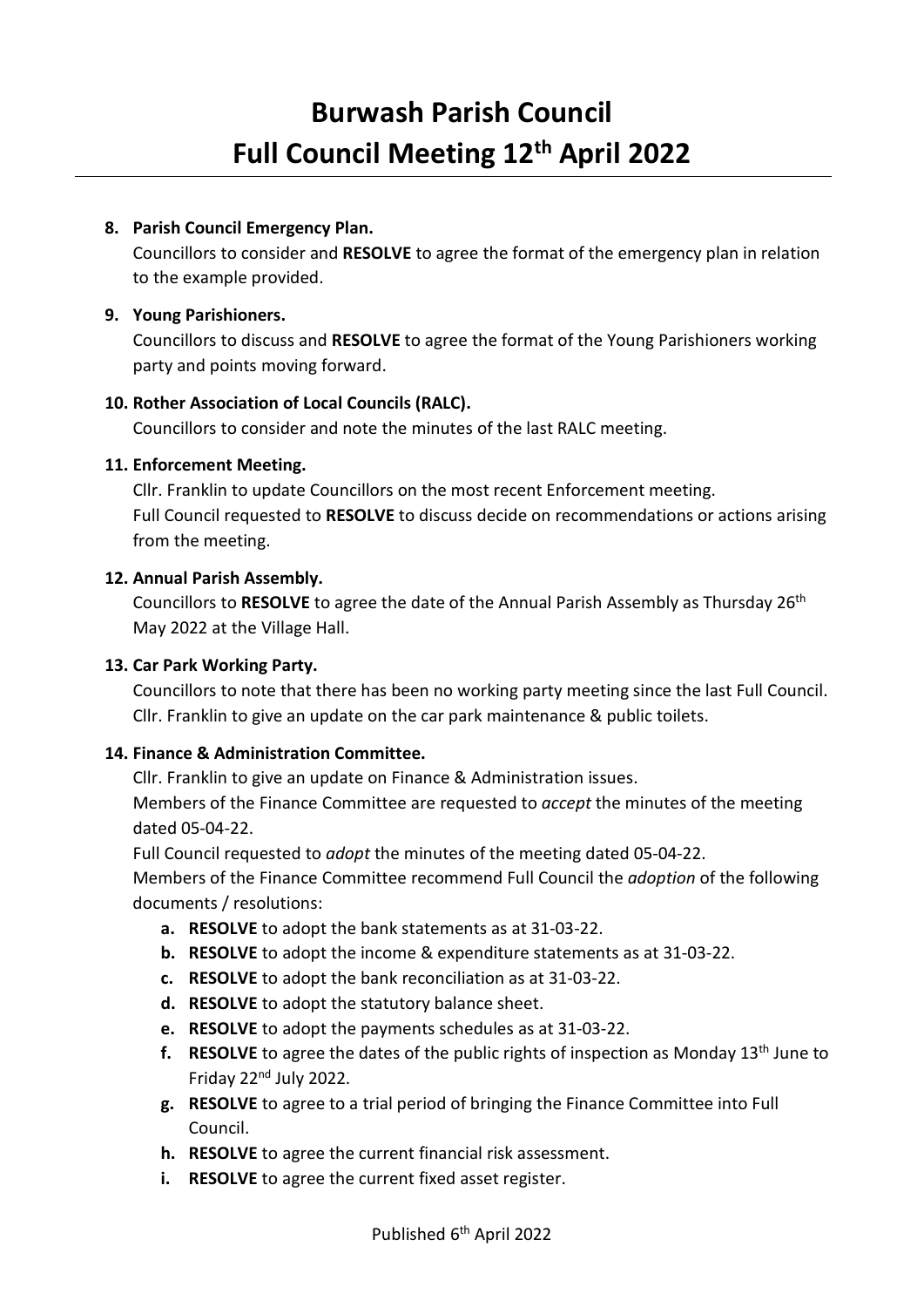## **Burwash Parish Council Full Council Meeting 12th April 2022**

- **j. RESOLVE** to discuss and decide on the number of dog waste bins considering the change in legislation.
- **k. RESOLVE** to agree to the movement of the year end balance of £29,527.90 into reserves and the further movement of that figure into the following EMR:
	- £10,000 into Traffic EMR
	- £400 into War Memorial EMR
	- £500 into Telephone Box EMR
	- Balance of £18,627.90 into core reserves to make 4.8 months of core reserves based on the precept of £105,792.
- **l. RESOLVE** to increase the hourly rate of pay for the handyman position to £15 per hour.

### **15. Planning Committee.**

Cllr. Stapylton-Smith to give an update on Planning issues.

Members of the Planning Committee requested to **RESOLVE** to *accept* the minutes of the meeting dated 04-04-22.

Full Council requested to *adopt* the minutes of the meeting dated 04-04-22.

### **16. Community & Communications Working Party.**

Cllr. Newman to give an update on Community & Communications issues.

Members of the Community & Communications working party are requested to *accept* the minutes of the meeting dated 07-04-22.

Full Council requested to *adopt* the minutes of the meeting dated 07-04-22.

Full Council to **RESOLVE** to agree to the final decision on the Queens Jubilee commemorative gift from the Parish Council.

Cllr. Newman to update Full Council on the following items:

- Community noticeboard.
- Parish Noticeboard.
- Parish Room history showcase.
- Spring Clean feedback.
- How the Council presents itself questionnaire feedback.

#### **17. Environment & Maintenance Working Party.**

Cllr. Kenny to give a verbal update on Environment & Maintenance issues. Members of the Environment & Maintenance working party requested to **RESOLVE** to *accept* the minutes dated 15-03-22.

Councillors **RESOLVE** to agree to the response to the Glover Report.

Full Council requested to *adopt* the minutes of the meeting dated 15-03-22.

- Update on allotments.
- Update on tree planting for the Queen's Jubilee.